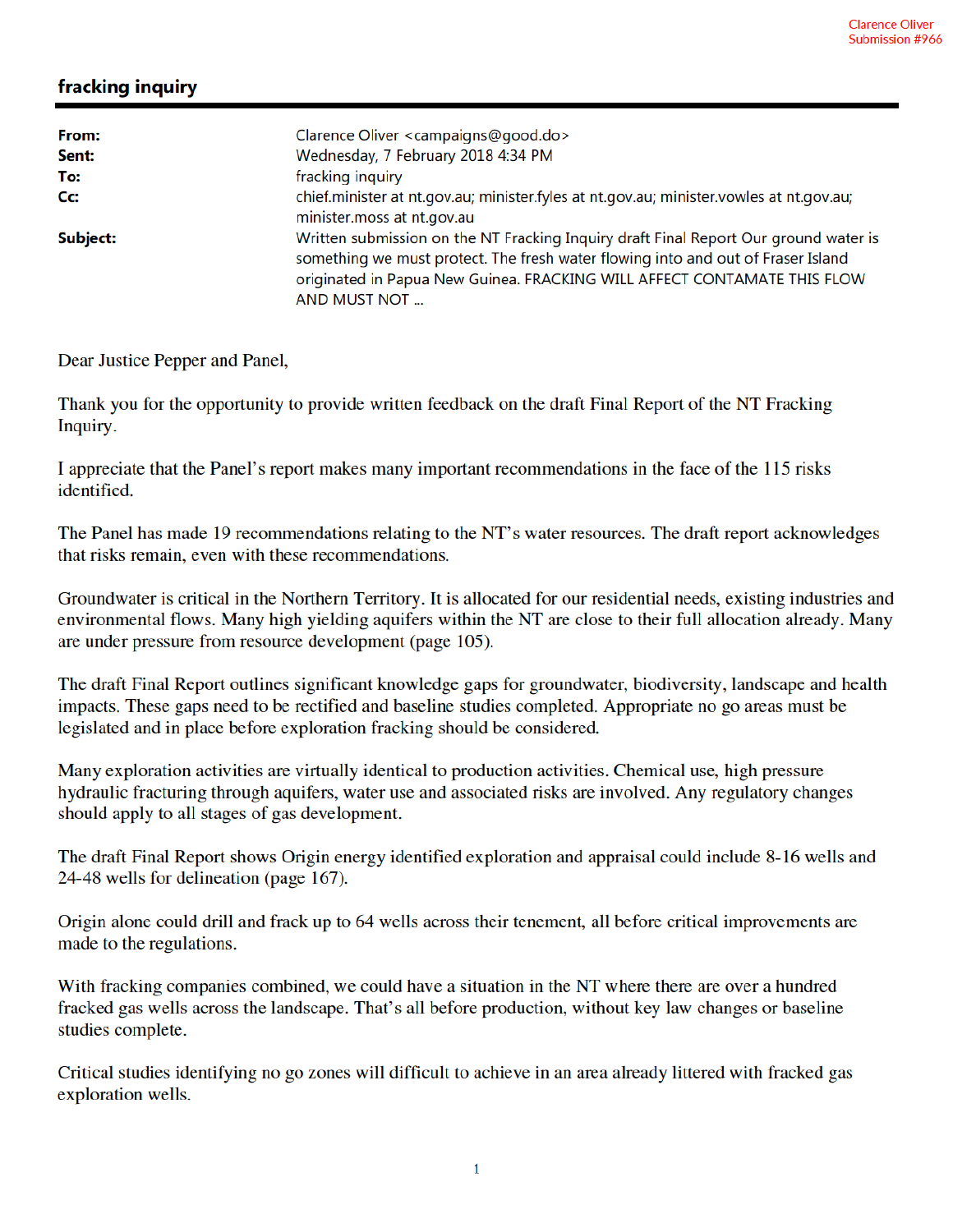I support the swath of new regulations and legislation required to try and protect landholders and water. However, that work needs to happen before the oil and gas industry is permitted to start fracking in the Northern Territory again.

The below critical recommendations must be improved and work completed BEFORE EXPLORATION fracking takes place.

Recommendation 5.1 (Enforceable code of practice for abandonment of onshore gas wells)

Recommendation 5.6 (Wastewater management framework)

Recommendation 7.1 (Water Act amended for shale extraction licence and payment for water)

Recommendation 7.4 (Strategic regional environmental and baseline assessment (SREBA), including a regional groundwater model, be developed and undertaken)

Recommendation 8.4 (Fire management plan and 10 year baseline assessment)

Recommendation 9.2 (Code of practice be developed and implemented for monitoring, detection and reporting of methane emissions)

Recommendation 10.1 (Human Health Risk Assessment prepared and approved)

Recommendation 12.11 (Social impact management plan) This recommendation should also be extended to allow for the legal right to say 'no' to fracking.

Recommendation 14.1 (Design and implement a full cost recovery system for fracking regulation)

Recommendation 14.16 (Legislation to regulate seismic surveys, drilling, hydraulic fracturing, and well abandonment)

Recommendation 14.18 (Fit and proper person test)

Recommendation 15.1 (Strategic regional environmental and baseline assessment (SREBA) undertaken and no go zones implemented)

In the NT there is a saying, "Once you frack you can't go back." Exploration fracking is no different. The studies, legal improvements and no-go zones suggested by the panel are critical. They must be actioned before any further fracking exploration.

Let's not wait until the production phase to put in place critical new regulations and laws. We must avoid delays to the protection of the Northern Territory's water, landscapes and people.

Thank you for considering my feedback on this critical matter for the future of the Northern Territory.

Yours sincerely, Rex Oliver

This email was sent by Clarence Oliver via Do Gooder, a website that allows<br>people to contact you regarding issues they consider important. In accordance with web protocol FC 3834 we have set the FROM field of this email to our generic no-reply address at campaigns@good.do, however Clarence provided an email address which we included in the REPLY-TO field.